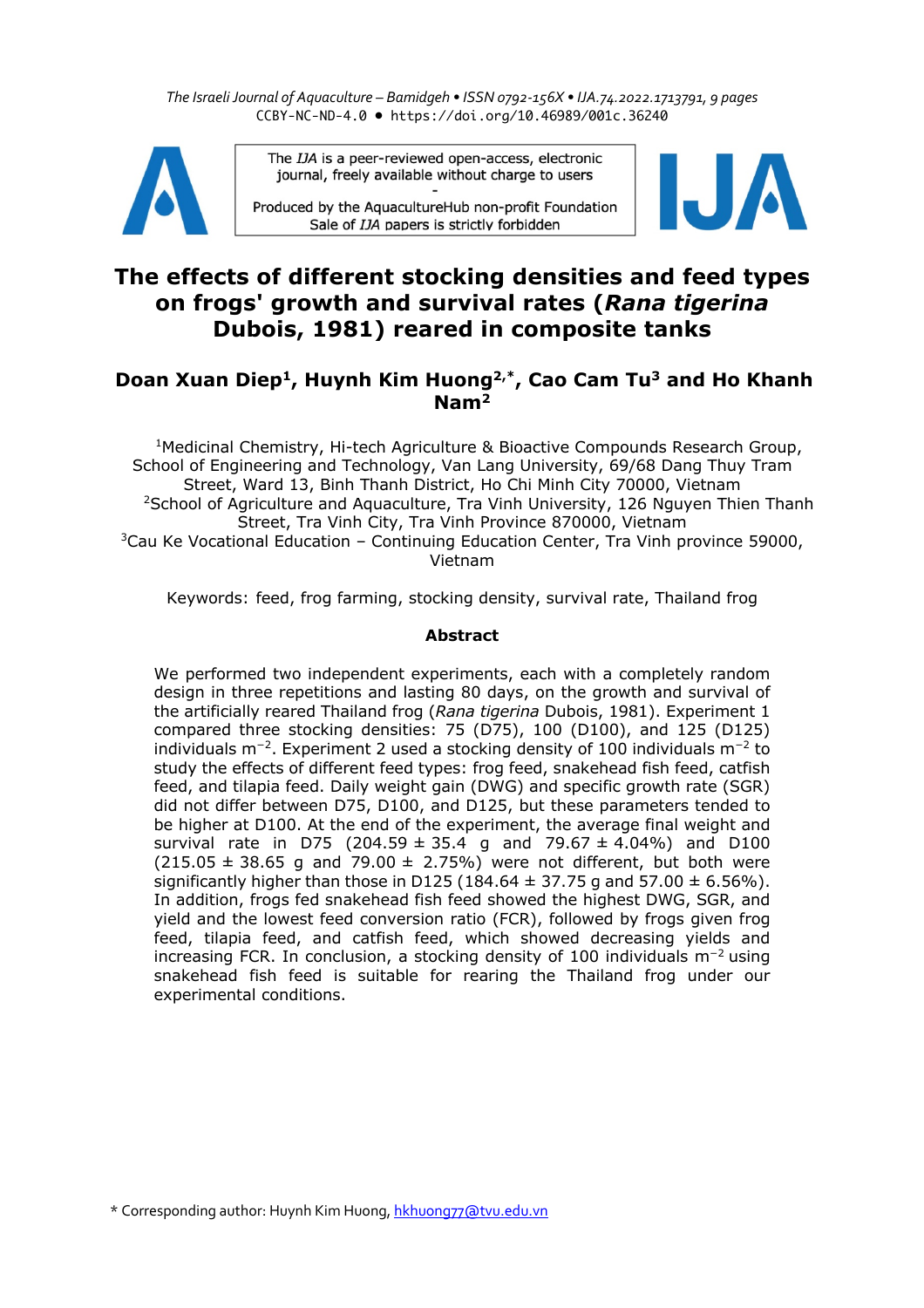## 2 *Diep et al. 2021*

## **Introduction**

Frog meat is rich in protein, so it can be used as a substitute for other animal protein sources (Omoniyi et al., 2012). It is also a good source of Zn, K, Cu, Mg, Mn, folic acid, and thiamine and has a low saturated fat content (Tokur et al., 2008). Therefore, frog meat has contributed to meals worldwide, especially in continents such as America, Europe, Asia, etc. (Hince, 2011). This has promoted the cultivation of frogs throughout Southeast Asia (Somsiri, 1994). The Thailand frog (*Rana tigerina* Dubois, 1981) and the bullfrog (*Rana catesbeiana* Shaw, 1802) were the most commercially essential anurans due to biological characteristics such as size, body mass, and adaptability to humid tropical climates, which resulted in a culture in many countries (Pariyanonth & Daorerk, 1994).

Nowadays, the world's population growth has led to high rates of consumption of natural resources like water, energy, and food (Beddington, 2011), together with global climate change, resulting in many negative impacts, such as the increase in greenhouse gas emissions, water source pollution, as well as the exhaustion of resources (Froehlich et al., 2018). New cultivation approaches that minimize environmental problems while maximizing production to meet protein requirements are necessary (Munguia-Fragozo et al., 2015). In aquaculture, the growth and survival rate of cultured animals depends on the stocking density, food quality, the energy content of the diet, its physiological status, reproductive state, and environmental factors such as temperature, pH, etc. (Lovell, 1989), in which stocking density and diet are crucial to achieving economic goals. Previous studies addressed the adverse effects of stocking density on the growth and development of frogs, but most focused on individual stages from tadpole to complete metamorphosis (Dash & Hota, 1980; Martinez et al., 1996; Browne et al., 2003; Godome et al., 2018). Furthermore, feed costs account for roughly 60% of variable production costs in intensive aquaculture systems (Ayinla, 2007).

Consequently, feed and feeding stratagems are of paramount interest for feed utilization and profit maximization (Eriegha & Ekokotu, 2017). Formulated diets are essential to support frogs' continuous and specific nutritional requirements (Tacon, 1990). However, research on edible frog nutritional requirements is limited now, which poses many challenges in improving the culture of these frogs from the dietary perspective (Toledo et al., 2014). The nutritional composition of frog feed appropriate to each stage has been studied by several researchers (Sretarugsa et al., 1997; Mustapha and Bello, 2018; Godome et al., 2019), but studies that use commercially available feed remain scarce. This study evaluates the effects of different stocking densities, and types of feed on the growth and survival rates of the Thailand frog reared in composite tanks.

## **Materials and Methods**

## *Materials.*

Experimental frogs were purchased from a private hatchery in Vietnam in Tra Vinh province. Before being used, they were tested for pathogens, morphology (no disability), and agility. The average initial weight of the frogs was 6–8 g. The water used for the experiment was river water with sediment removed. It was disinfected with potassium permanganate (KMnO4) at 50 mg L**<sup>−</sup>**1, continuously aerated for 3–5 days, and tested for pH and alkalinity using a test kit (sera, Germany) before being used in the experiment. The artificial pellet feed used was products from Vietnam Greenfeed Corporation Company, with the nutritional composition shown in **Table 1**. The composite tanks used in this study were 0.5  $\text{m}^3$  in volume, with a bottom area of 1  $\text{m}^2$  and a water depth of 0.15 m. The US National Research Council's guide for the Care and Use of Laboratory Animals was followed.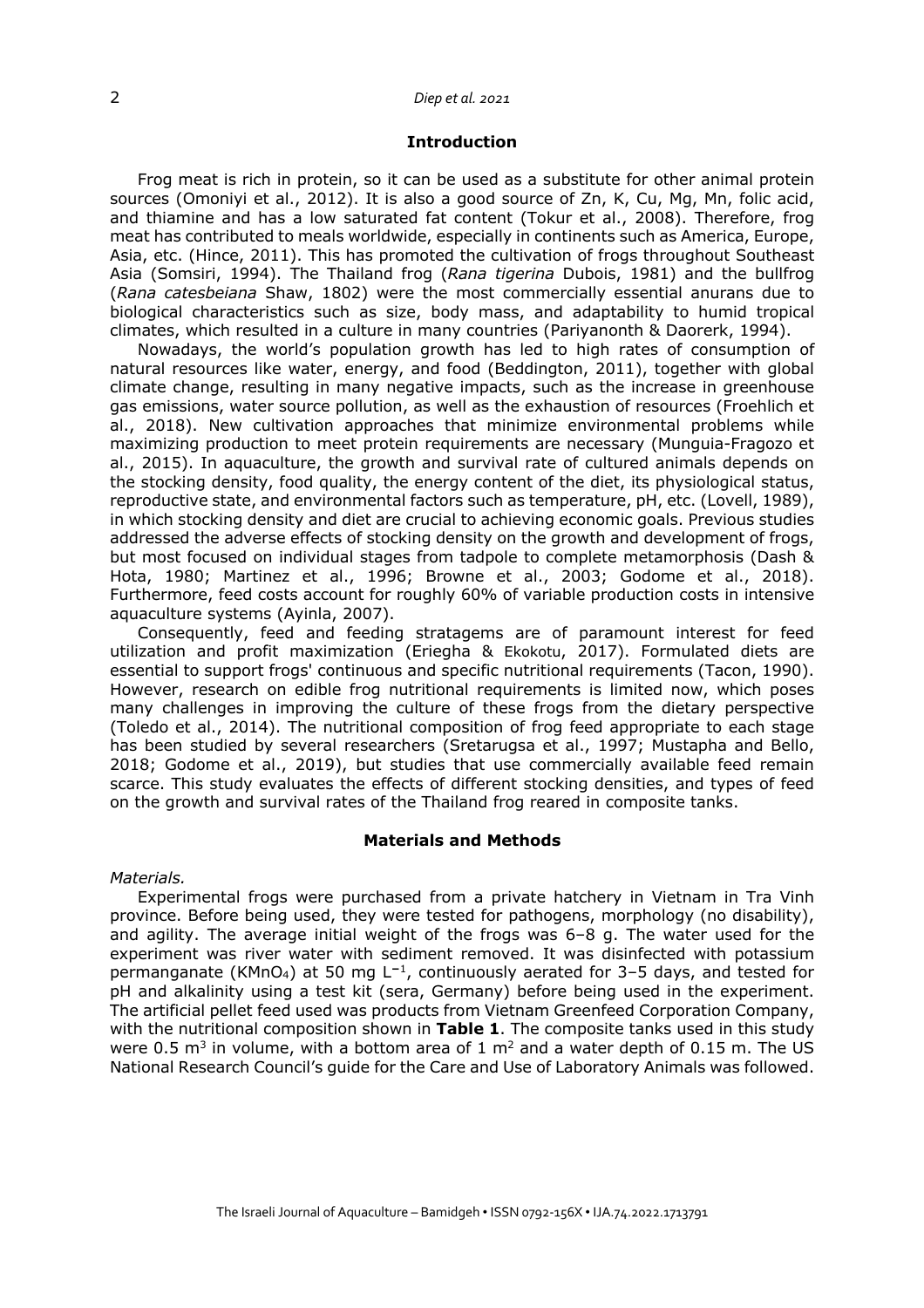| Composition                       | Frog feed | Snakehead<br>fish feed | Catfish feed | Tilapia feed |
|-----------------------------------|-----------|------------------------|--------------|--------------|
| Moisture (%)                      |           |                        |              |              |
| Crude fiber (%)                   |           |                        |              | ь            |
| Crude protein (%)                 | 30        | 40                     | 28           | 35           |
| Crude fat (%)                     | $5 - 7$   | $7 - 10$               | $5 - 6$      | $5 - 6$      |
| Exchange energy (kcal $kg^{-1}$ ) | 2,060     | 2,910                  | 2,860        | 1,700        |

| Table 1 The approximate composition of the experimental feed types |
|--------------------------------------------------------------------|
|--------------------------------------------------------------------|

Source: Vietnam Greenfeed Corporation Company

#### *Experimental design.*

This study was conducted in Tra Vinh province, Vietnam, with two independent experiments as follows to investigate the effects of stocking densities and feed on the growth and survival rates of Thailand frogs:

*Experiment 1: The effect of different stocking densities on the growth and survival rates of Thailand frogs reared in composite tanks*. In this experiment, three stocking densities of 75, 100, and 125 individuals m<sup>−</sup><sup>2</sup> were tested with three replicates based on a survey of households farming Thailand frogs in Tra Vinh province, Vietnam. The survey found a stocking density ranging from 70 to 150 individuals m<sup>-2</sup>, and a stocking density of 150 m<sup>-2</sup> resulted in poor growth for the frog. The frogs were randomly assigned to nine composite tanks and fed twice a day (at 07:00 and 16:00) with artificial feed pellets for frogs. The size of the feed pellets was changed from time to time depending on the size of the frog's mouth; in the first 20 days, the frogs were provided feed at 4–6% of total body weight and then at 3–4% after that (as recommended by the manufacturer). The water in the tanks was changed twice a day, with 100% of the volume of treated water being replaced each time.

*Experiment 2: Different types of feed on the growth and survival rates of Thailand frogs reared in composite tanks.* Based on a survey on aquafeed used in Thailand's frog farming, four types were selected for this investigation: frog feed, snakehead fish feed, catfish feed, and tilapia feed, with each feed type being replicated three times. The experiment was performed using 12 tanks at a stocking density of 100 individuals m<sup>-2</sup> based on Experiment 1. The care and management of this experiment were the same as in Experiment 1.

## *Biological evaluation.*

In both experiments, samples for calculating growth performance were randomly obtained from 20 frogs per tank every 20 days. An electrical analytical balance calibrated to 0.01 g was used for the weight determination of the frog at sampling time. Data on survival rate (SR), feed conversion ratio (FCR), and yield was collected and calculated at the end of the experiment.

The daily weight gain (DWG), specific growth rate (SGR), SR, FCR, and yield were calculated using the following equations:

DWG (g day<sup>-1</sup>) = (final body weight – initial body weight)/duration of experiment; SGR (% day<sup>-1</sup>) = 100  $\times$  (ln(final weight) – ln(initial weight))/duration of experiment; SR (%) =  $100\times$  (final number of frogs/initial number of frogs); Feed conversion ratio (FCR) = Consumed feed (g)/Weight gain (g); and Yield (g  $m^{-2}$ ) = biomass/rearing area.

## *Statistical analysis.*

All variables were analyzed by one-way analysis of variance (ANOVA) followed by the Duncan test to identify significant differences between mean values at p < 0.05. Statistical Package for the Social Sciences (SPSS) software for Windows version 20.0 was used in this study.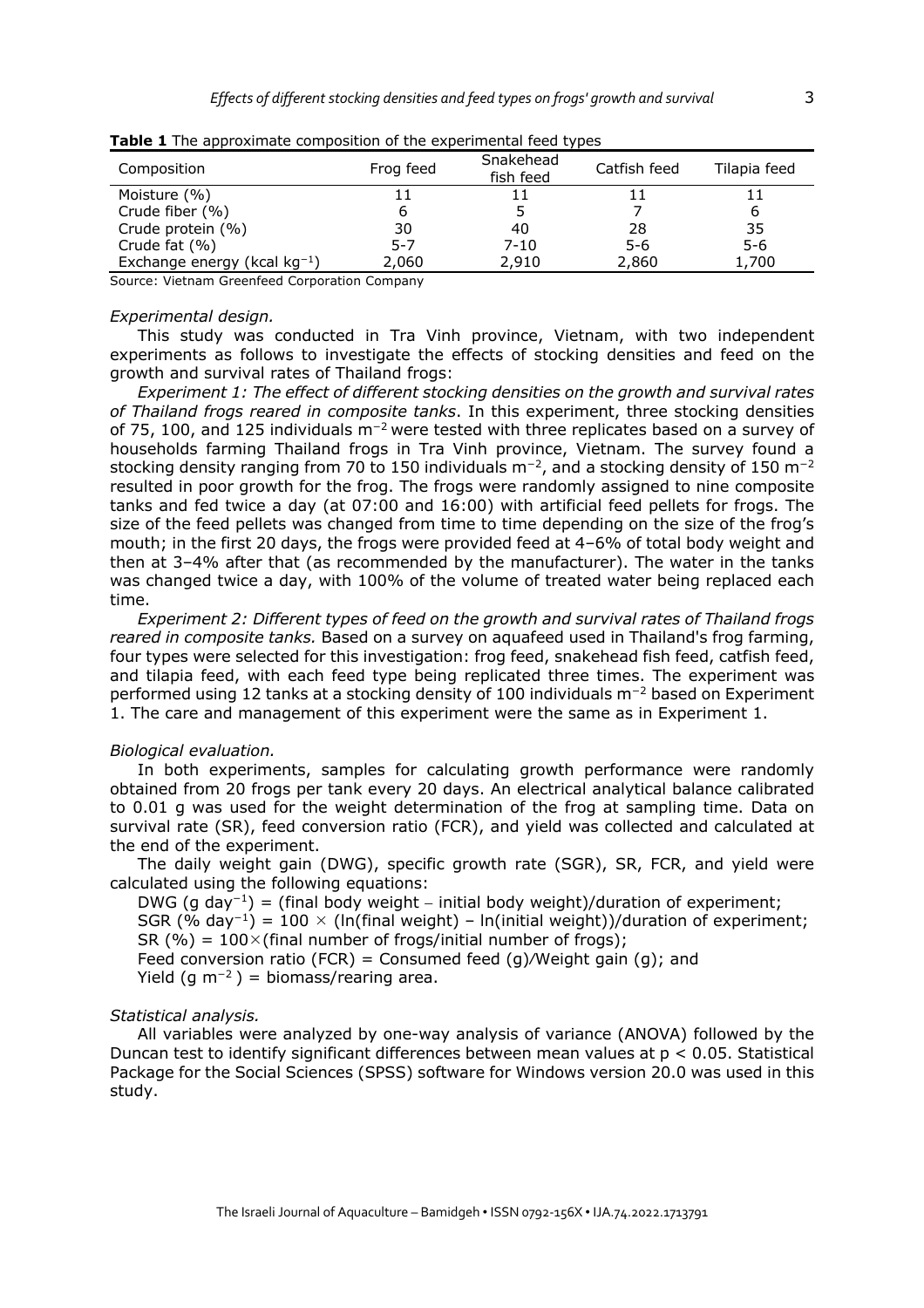## 4 *Diep et al. 2021*

## **Results**

## *Water quality parameters.*

The river water used in the experiments had a pH of 7.54  $\pm$  0.30 and alkalinity of 80.60 ± 10.4 mg L−1, indicating slightly alkaline.

#### *Effects of stocking densities on the growth and survival of Thailand frogs.*

*Average weight:* The frogs' average weights were recorded for all stocking densities every 20 days. **Figure 1** shows that the average weight of frogs at a stocking density of 125 individuals m<sup>−</sup>2 (D125) was significantly lower than that at D75 and D100. Still, the latter two stocking densities did not differ at any recording time. On the final day of rearing, the highest average weight (215.05  $\pm$  38.65 g) was found for D100, but it did not differ significantly ( $p > 0.05$ ) from D75. The lowest weight (184.64  $\pm$  37.75 g) was at D125. which was significantly different ( $p < 0.05$ ) from the other two stocking densities.



**Figure 1** Average weight of Thailand frogs (*Rana tigerina* Dubois, 1981) at different stocking densities during the rearing period. D75, D100, and D125 are stocking densities of 75, 100, and 125 individuals m<sup>−</sup>2, respectively [Different letters (a, b) above bars at the same sampling time indicate a significant difference  $(p < 0.05)$ ]

*Growth parameters:* **Table 2** shows the parameters representing the frogs' growth rate, including daily weight gain (DWG) and specific growth rate (SGR), on the final day (80 days) of rearing. The average DWG reached the highest value at D100 (1.91  $\pm$  2.21 g day<sup>−</sup>1), but there was no statistically significant difference (p > 0.05) between the stocking densities. Similarly, the SGR was highest at D100 (1.17  $\pm$  1.30% day<sup>-1</sup>) and lowest at D125 (0.73  $\pm$  1.28% day<sup>-1</sup>), but it did not differ significantly between stocking densities  $(p > 0.05)$ .

*Survival rate:* The results in **Table 2** show that the survival rate of the frogs was lower at higher stocking densities (D75, 79.67 ± 4.04%; D100, 79.00 ± 2.75%; D125, 57.00 ± 6.56%), but it was not significantly different between D75 and D100. In addition, it decreased strongly at D125 (it was 38.59% lower than at D100) and was significantly different from the survival rate at D75 and D100.

**Table 2** Daily weight gain (DWG), specific growth rate (SGR), and survival rate (SR) of Thailand frog (*Rana tigerina* Dubois, 1981) at the different stocking densities on the final rearing day

| <b>Parameters</b>            | D75                          | D100                         | D <sub>125</sub>             |
|------------------------------|------------------------------|------------------------------|------------------------------|
| $DWG$ (g.day <sup>-1</sup> ) | $1.65 \pm 2.27$ <sup>a</sup> | $1.91 \pm 2.21$ <sup>a</sup> | $1.61 \pm 2.61$ <sup>a</sup> |
| $SGR$ (%.day <sup>-1</sup> ) | $0.97 \pm 1.57$ <sup>a</sup> | $1.17 \pm 1.30$ <sup>a</sup> | $0.73 \pm 1.28$ <sup>a</sup> |
| SR (%)                       | 79.67±4.04ª                  | 79.00±2.75 <sup>a</sup>      | $57.00 \pm 6.56^b$           |
|                              |                              |                              |                              |

D75, D100, and D125 are stocking densities of 75, 100, and 125 individuals m<sup>-2</sup>, respectively Values are presented as mean±SD. Values with different letters (a, b) in the same row show a significant difference  $(p < 0.05)$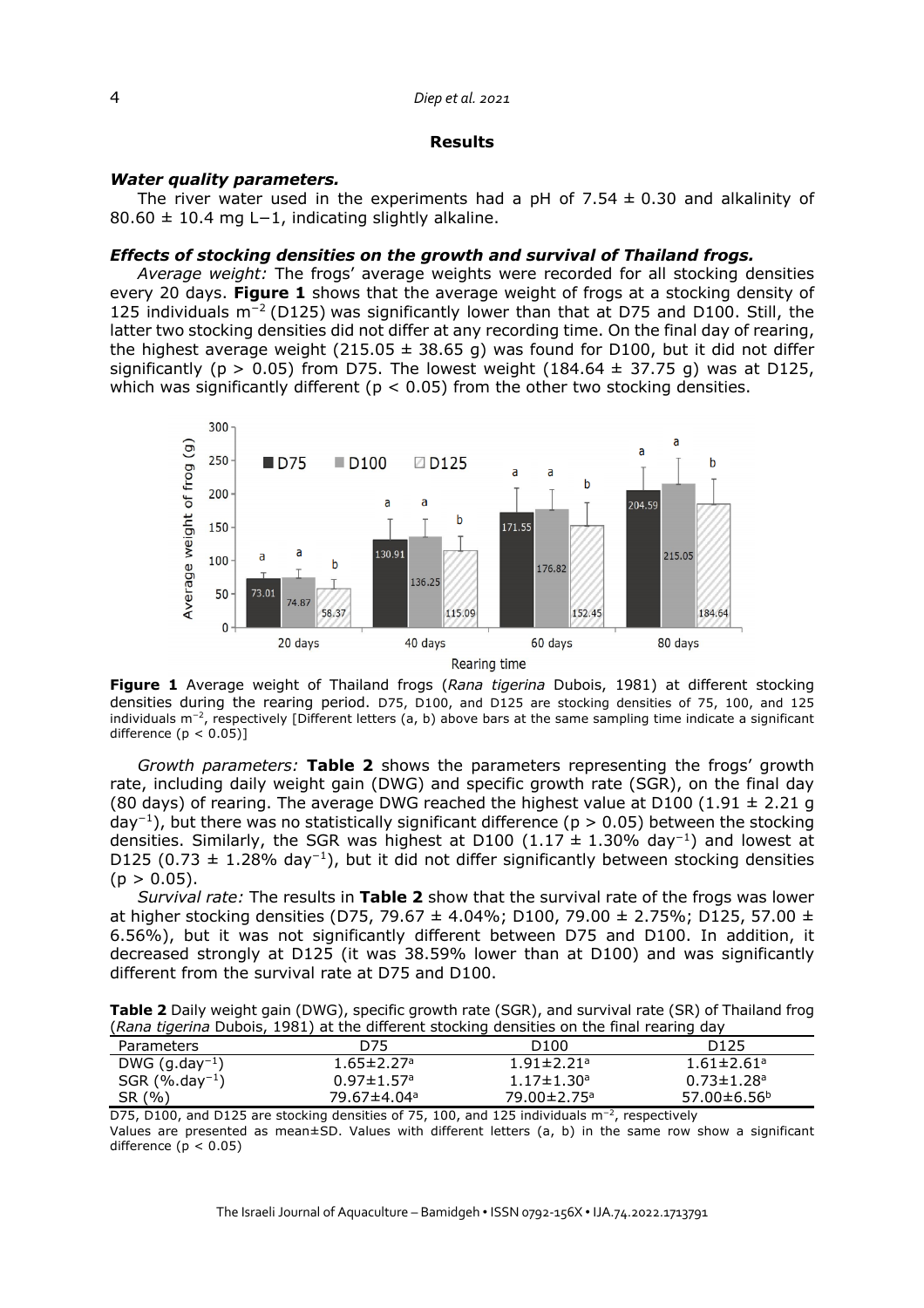## *Effects of feed types on the growth and survival of Thailand frogs.*

Average weight: **Figure 2** shows the mean weights of Thailand frogs fed different types of feed during the 80-day rearing period. The effect of different types of feed on weight tended to be relatively the same at recording times. Specifically, after every 20 rearing days, the frogs achieved the highest average weight when fed snakehead fish feed and the lowest when fed catfish feed and tilapia feed. In particular, after 80 days of rearing, the frogs' average weight of 221.04±34.97 g in snakehead fish feed was statistically higher than the weights in the other feed types.



Rearing time

**Figure 2** Average weight of Thailand frogs (*Rana tigerina* Dubois, 1981) given different types of feed at a stocking density of 100 individuals  $m<sup>2</sup>$  during the rearing period.

[Different letters (a, b, c) above bars at the same sampling time indicate a significant difference (p < 0.05)]

*Growth parameters*: **Table 3** shows the growth parameters of frogs after 80 days of rearing in Experiment 2. DWG was significantly higher in snakehead fish feed (3.19  $\pm$  2.35 q day<sup>-1</sup>) than in frog feed (1.78 ± 2.28 g day<sup>-1</sup>), catfish feed (0.76 ± 1.93 g day<sup>-1</sup>), and tilapia feed (0.75  $\pm$  2.02 g day<sup>-1</sup>) with no statistical difference between the last two feed types. SGR showed similar results, with it being significantly higher in snakehead fish feed (1.77  $\pm$  1.29% day<sup>-1</sup>) than in frog feed (1.09  $\pm$  1.42% day<sup>-1</sup>), catfish feed (56.00  $\pm$  4.77% day<sup>-1</sup>), and tilapia feed (0.56  $\pm$  1.43% day<sup>-1</sup>), with no significant difference between the last two feed types.

*Feed conversion ratio:* After 80 days of rearing, FCR reached higher values in frog feed, catfish feed, and tilapia feed (average of  $1.19 \pm 0.0$ ,  $1.29 \pm 0.49$ , and  $1.20 \pm 0.03$ , respectively); however, there was no statistically significant difference between these three feed types. The lowest FCR value of  $1.12 \pm 0.01$  was for snakehead fish feed, significantly different from catfish feed (**Table 3**).

*Yield:* The highest yield was 23.23  $\pm$  0.72 g m<sup>-2</sup> in the snakehead fish feed, which was significantly different from the yields in the other feed types:  $21.10 \pm 0.79$  g m<sup>-2</sup> in the tilapia feed, 20.37  $\pm$  1.27 g m<sup>-2</sup> in the frog feed, and 18.27 $\pm$ 1.08 g m<sup>-2</sup> in the catfish feed. Yield did not differ significantly between frog and tilapia feeds (**Table 3**).

*Survival rate:* The highest survival rates were recorded in frog and snakehead fish feed  $(63.67 \pm 4.37\%)$  and  $64.67 \pm 2.08\%$ , respectively), which were not significantly different. The lowest survival rates were in catfish feed  $(56.00 \pm 4.7\%)$  and tilapia feed  $(56.17 \pm 4.25\%)$ , which were not significantly different, but both were significantly lower compared to frog feed and snakehead fish feed (**Table 3**).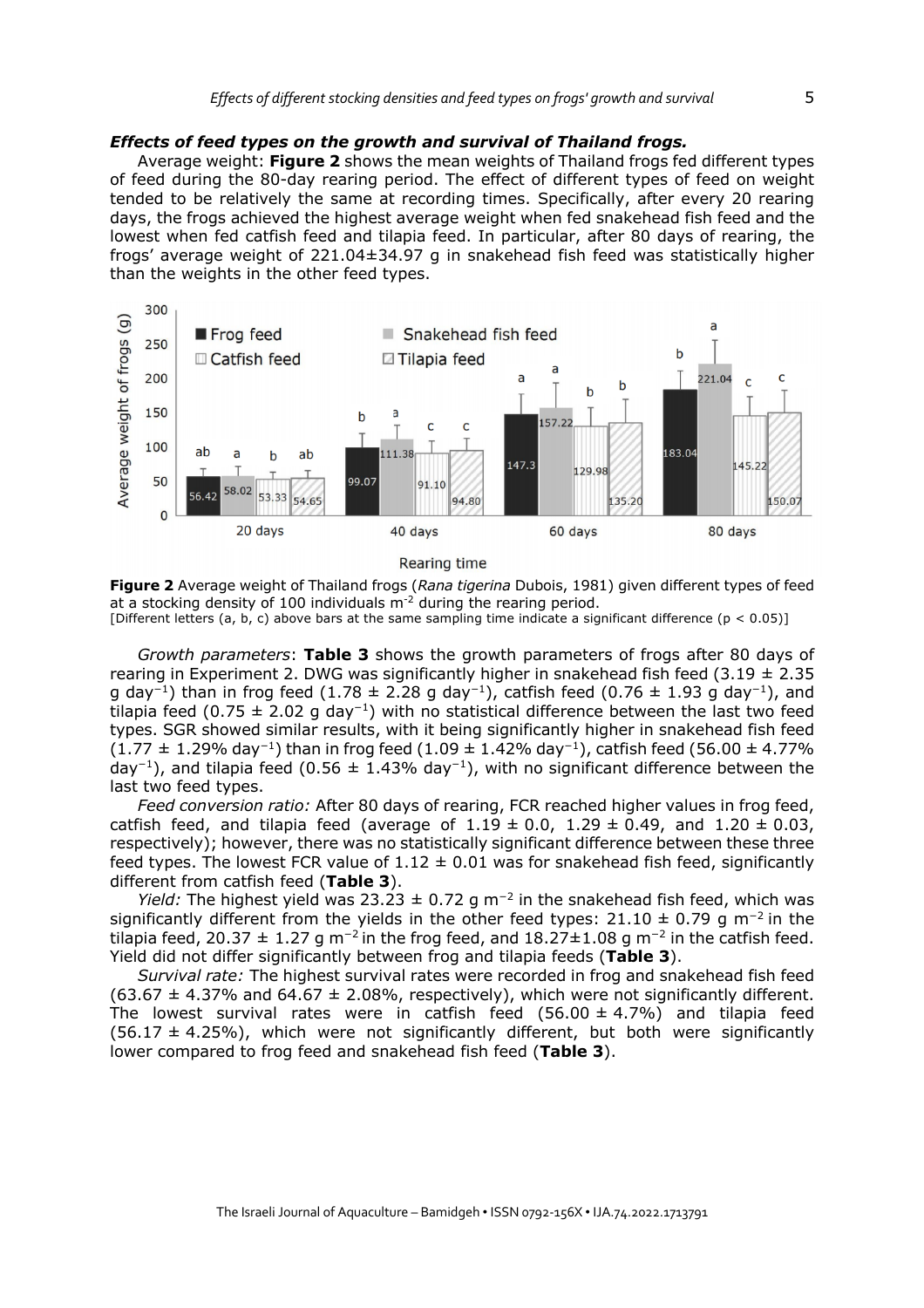| che mighted mightig          |                               |                               |                               |                              |
|------------------------------|-------------------------------|-------------------------------|-------------------------------|------------------------------|
| Parameter                    | frog feed                     | snakehead fish<br>feed        | catfish feed                  | tilapia feed                 |
| DWG $(g.day^{-1})$           | $1.78 \pm 2.28$ <sup>b</sup>  | $3.19 \pm 2.35$ <sup>a</sup>  | $0.76 \pm 1.93$ <sup>c</sup>  | $0.75 \pm 2.02$ <sup>c</sup> |
| $SGR$ (%.day <sup>-1</sup> ) | $1.09 \pm 1.42$ <sup>b</sup>  | $1.77 \pm 1.29$ <sup>a</sup>  | $0.57 \pm 1.41$ <sup>c</sup>  | $0.56 \pm 1.43$ <sup>c</sup> |
| SR (%)                       | $63.67 \pm 4.37$ <sup>a</sup> | $64.67 \pm 2.08$ <sup>a</sup> | 56.00 $\pm$ 4.77 <sup>b</sup> | $56.17 \pm 4.25^b$           |
| <b>FCR</b>                   | $1.19 \pm 0.0$ <sup>ab</sup>  | $1.12 \pm 0.01$ <sup>b</sup>  | $1.29 \pm 0.49$ <sup>a</sup>  | $1.20\pm0.03$ <sup>ab</sup>  |
| Yield $(q.m^{-2})$           | $20.37 \pm 1.27$ <sup>b</sup> | $23.23 \pm 0.72$ <sup>a</sup> | $18.27 \pm 1.08$ c            | $21.10 \pm 0.79^b$           |

**Table 3** Daily weight gain (DWG), specific growth rate (SGR), survival rate (SR), feed conversion ratio (FCR), and yield of the Thailand frog (*Rana tigerina* Dubois, 1981) with different feed types on the final rearing day.

Values are presented as mean±SD. Values with different letters (a, b, c) in the same row show a significant difference  $(p < 0.05)$ 

#### **Discussion**

The effects of stocking density and feed-use efficiency on growth and survival are considered one of the evaluators of profitability in production. Increased stocking density may significantly improve production per unit area, but it can also result in stress reactions that decrease feed conversion efficiency due to higher energy consumption, thereby negatively affecting farmed animals' health, growth, and survival and reducing their biomass (Rowland et al., 2006; Islam et al., 2006; Gibtan et al., 2008). Our results showed a marked negative effect on the growth parameters and survival rate of Thailand frogs reared for 80 days at a high stocking density (125 individuals m<sup>−</sup>2) (**Figure 1** and **Table 2**). Few previous studies have focused on the same stages of development of frogs as in this study. The stocking density of tadpoles is inversely proportional to their growth rate; Godome et al. (2018) recorded the highest final biomass at the lowest stocking density (5 tadpoles  $L^{-1}$ ) and lower biomass as the stocking density increased. Other studies have also reported similar results (Rodriguez-Serna et al., 1996; Browne et al., 2003; Munguia-Fragozo et al., 2015). In this study, the results after 20, 40, and 60 days of rearing (**Figure 1**) also showed that the two stocking densities with the highest average frog weight were D75, and D100, and the stocking density with the lowest was D125. This indicated that under the same rearing conditions, different stocking densities have different growth rates: too high stocking density led to the slow growth of frogs. Under the conditions of this experiment, the most suitable stocking density for the growth performance of the Thailand frog is 100 individuals m<sup>−</sup>2.

Rodriguez-Sema et al. (1996) study of bullfrog froglets (*Rana catesbeiana* Shaw, 1802) also showed that final body weight, individual weight gain, and specific growth rate were higher at the two lower stocking densities of 50 and 100 individuals m<sup>-2</sup> and the lowest at 200 individuals m<sup>-2</sup>. Although the survival rate of frogs decreased gradually as stocking density increased, there was no statistically significant difference between the three stocking densities, possibly because mortality from cannibalism also rose as stocking density increased due to the predatory activity of the giant frogs in the same tank. Our study also obtained similar results: the survival rate of Thailand frogs at a stocking density of 125 individuals m<sup>-2</sup> was significantly lower than that at 75 and 100 individuals m<sup>-2</sup> (**Table 2**).

The feed conversion ratio is considered helpful for evaluating feed efficiency in aquaculture. When fast growth with efficient food conversion is an objective of the culturist. Experiment 2 of the present study indicated that the frogs more effectively consumed snakehead fish feed, which may be explained by the differences in protein content between feed types. **Table 1** shows that the protein content of snakehead fish feed is 40%, while that of catfish feed is 28%. The protein content of the feed is significant for weight gain in frogs. According to studies on frog diets, the protein ratio suitable for tadpole and juvenile stage growth and development should be 40% (Carmona-Osalde et al., 1996; Olvera-Novoa et al., 2007; Godome et al., 2019). However, Browne (2009) discovered that proteins alone do not determine the growth performance of frogs under culture. Other nutrients, such as lipids, carbohydrates, and micro and macro-nutrients, also contribute to their growth. In particular, to make effective use of the protein ingested, there must be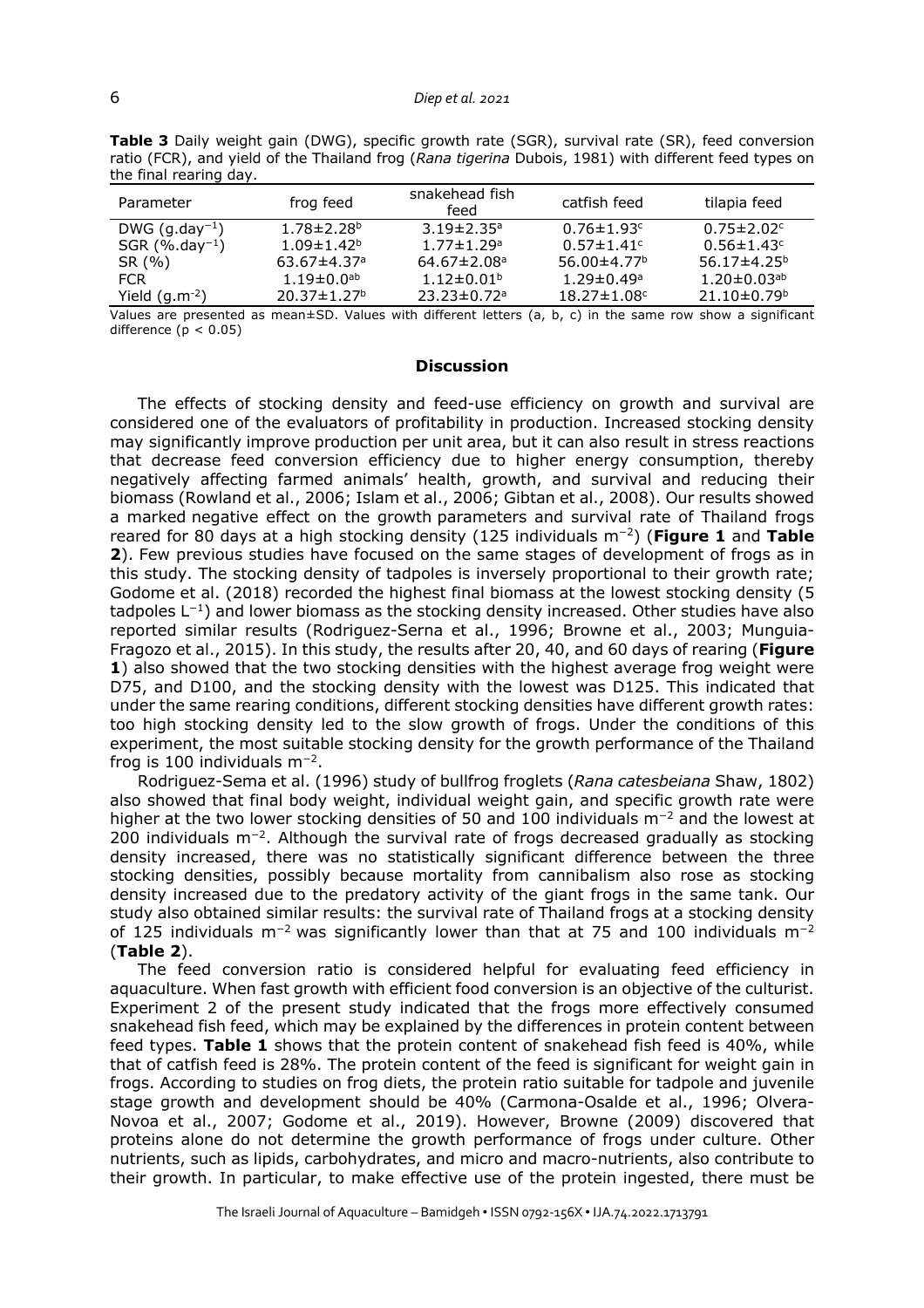available energy supply components for protein metabolized into absorbents, which are primarily provided by fats and carbohydrates (Page & Andrews, 1973; Lovell, 1979). In this experiment, snakehead fish feed had the highest lipid content compared to the other three (**Tabe 1**). In addition, Zhang et al. (2016) demonstrated that the optimum carbohydrate/lipid ratio in the diet for bullfrog growth was approximately 2.07. This ratio was also **recorded** for the nutritional composition of the snakehead fish feed used in this study (**Table 1**). Perhaps these nutrition component ratios resulted in the frogs' needing less feed to gain weight, resulting in increased performance, which created an FCR that was lower than other feed types. It can be concluded that snakehead fish feed was the most suitable for the growth of Thailand frogs under our experimental conditions, as the frogs exhibited low feed intake but the highest growth indices and yield. In contrast, catfish feed was the least suitable. Although the frogs consumed the highest catfish feed, their growth performance and yield were the lowest (**Table 3**).

In this study, the survival rates of frogs fed different feed types were 56.00-64.67%. This rate **seemed** lower than that in previous studies on frogs, mostly tadpoles (Sretarugsa et al., 1997; Olvera-Novoa et al., 2007; Mustapha & Bello, 2018; Godome et al., 2019). However, it should be noted that the results have depended on several factors, such as species, stocking density, and environmental conditions (Hafedh, 1999). The highest survival rate was achieved in snakehead fish feed (64.67  $\pm$  2.08%), which was significantly different from the rates in catfish feed (56.00  $\pm$  4.7%) and tilapia feed (56.17  $\pm$  4.25%) (**Table 3**). Although the apparent reason cannot be proved, differential FCR, WG, and SR confirmed the greater effectiveness of snakehead fish feed for commercial rearing of Thailand frogs compared to other feeds in this investigation.

The total alkalinity of the water environment indicated the concentration of carbonate and bicarbonate salts in the water, which maintained a stable pH level. The pH should be between 6.5 and 7.0, and the total alkalinity should be up to 40 mg L−1, appropriate for commercial frog farms (Mansano et al., 2019). Other researchers have found that pH levels between 6.0 and 8.0 are not harmful to animals, including frogs, and that the total alkalinity frequently observed in frog farms ranged from 10 to 80 mg L<sup>−</sup><sup>1</sup> (Ferreira, 2003; Mercante et al., 2014; Mansano et al., 2019). These parameters recorded in our study were not optimal but relatively stable and within a suitable range for the growth and development of frogs during the culturing period and had little impact on the experimental frogs.

#### **Conclusion**

The stocking densities of 75 and 100 individuals m<sup>−</sup><sup>2</sup> had a negligible impact on Thailand frogs' growth and survival rate. However, a stocking density of 100 individuals m−2 was highly effective under these experimental conditions for a high yield. In addition, snakehead fish feed was superior to the other feeds used in this study because of its higher protein and lipid content. A stocking density of 100 individuals m<sup>-2</sup> and snakehead feed created the appropriate conditions for rearing frogs, enabling them to adapt and develop well. However, further studies that analyze the economic benefits of our rearing conditions are needed. Moreover, there may be opportunities to build aquaculture models like combined farming of frogs and snakehead fish to achieve high productivity and low investment costs.

## **Acknowledgments**

The authors are incredibly grateful to Tra Vinh University and Van Lang University for supporting facilities and finance for research and publishing. Sincere thanks to the authors of Cau Ke Vocational Education-Continuing Education Center (Tra Vinh province, Vietnam) for study funding.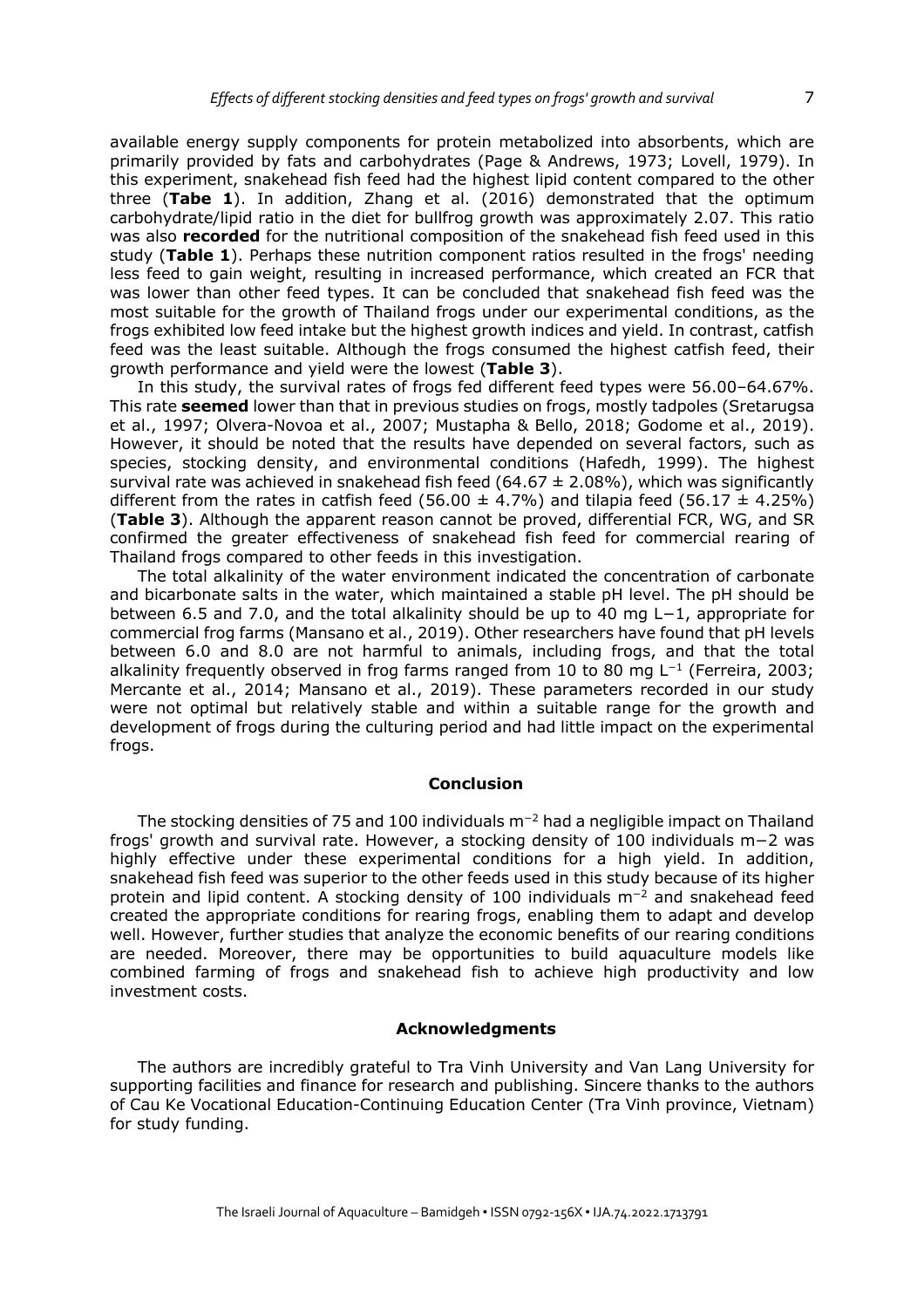## 8 *Diep et al. 2021*

#### **References**

- Ayinla, O. A. (2007). Analysis of feeds and fertilizers for sustainable aquaculture development in Nigeria. *FAO Fisheries Technical Paper*, *497*: 453–470.
- Beddington, S. J. (2011). The future of food and farming. *Int. J. Agric. Manag.*, *1,* 2–6. https://doi.org/10.22004/ag.econ.149777
- Browne, R. K. (2009). Amphibian diet and nutrition. *AArk Science and Research publication*. 5 p. ID: 45935518
- Browne, R. K., Pomering, M., & Hamer, A. J. (2003). High-density effects on the growth, development, and survival of *Litoria aurea* tadpoles. *Aquaculture*, *215*, 109–121. https://doi.org/10.1016/S0044-8486(02)00205-3
- Carmona-Osalde, C., Olvera-Novoa, M. A., Rodriguez-Serna, M., & Flores-Nava, A. (1996). Estimation of the protein requirement for bullfrog (*Rana catesbeiana*) tadpoles, and its effect on metamorphosis ratio. *Aquaculture*, *141*, 223–231. https://doi.org/10.1016/0044- 8486(95)01232-X
- Dash, M. C., & Hota, A. K. (1980). Density effects on the survival, growth rate, and metamorphosis of *Rana tigerina* tadpoles. *Ecology*, *61*, 1025–1028. DOI: 10.2307/1936818
- Eriegha, O. J., & Ekokotu, P. A. (2017). Factors affecting feed intake in cultured fish species: A review. *Animal Research International*, *14*(2): 2697–2709. DOI:10.4314/ARI.V14I2
- Ferreira, C. M. (2003). A importancia da água e sua utilização em ranários comerciais. *Panor. Aquicultura*, *13*, 15–17.
- Froehlich, H. E., Runge, C. A., Gentry, R. R., Gaines, S. D., & Halpern, B. S. (2018). Comparative terrestrial feed and land use of an aquaculture-dominant world. *Proc. Natl. Acad. Sci.*, *115*, 5295–5300. https://doi.org/10.1073/pnas.1801692115
- Gibtan, A., Getahun, A., & Mengistou, S. (2008). Effect of stocking density on the growth performance and yield of Nile tilapia *[Oreochromis niloticus* (L., 1758)] in a cage culture system in Lake Kuriftu, Ethiopia. *Aquacult. Res*., *39*, 1450–1460. https://doi.org/10.1111/j.1365-2109.2008.02021.x
- Godome, T., Adjahouinou, D. C., & Vodounnou, D. S. J. V. (2019). Effect of protein rate on the growth, feed efficiency and composition of *Hoplobatrachus occipitalis* (Gunther, 1858) tadpoles' carcass in controlled medium. *South Asian J. Life Sci.*, 7, 1–7. DOI:10.17582/JOURNAL.SAJLS/2019/7.1.1.7
- Godome, T., Tossavi, E., Djissou, A., Zounon, Y., Ouattara, N. I., & Fiogbe, E. D. (2018). Effect of stocking density on the survival and growth of *Hoplobatrachus occipitalis* (Gunther, 1858) (Amphibia: Dicroglossidae) of tadpoles reared in ponds from Benin. *Int. J. Aquac.*, *8*, 137– 144. https://doi.org/10.5376/ija.2018.08.0018
- Hafedh, Y. S. A. (1999). Effects of dietary protein on growth and body composition of Nile tilapia, *Oreochromis niloticus* L. *Aquac. Res.*, *30*, 385–393. https://doi.org/10.1046/j.1365- 2109.1999.00343.x
- Hince, B. (2011). Paradise, Euroa: Australia's first frog farm. *The Australasian-Pacific Journal of Regional Food Studies*, *1*, 130–155.
- Islam, M. S., Rahman, M. M., & Tanaka, M. (2006). Stocking density positively influences the yield and farm profitability in cage aquaculture of sutchi catfish, *Pangasius sutchi*. *J. Appl. Ichthyol., 22*, 441–445. DOI: 10.1111/j.1439-0426.2006.00746.x
- Lovell, R. T. (1979). Factors affecting voluntary food consumption by channel catfish, in: Halver, J. E., & Tiews, K. (Eds.), Finfish Nutrition and Fishfeed Technology: Proceedings of a World Symposium. European Inland Fisheries Advisory Commission, 555–563.
- Lovell, R. T. (1989) Nutrition and Feeding of Fish. Van Nostrand Reinhold, New York. 260 pp. http://dx.doi.org/10.1007/978-1-4757-1174-5
- Mansano, C. F. M., Vanzela, L. S., Américo-Pinheiro, J. H. P., Macente, B., Khan, K. U., Fernandes, J. B. K., Frias, D. F. R., & Stéfani, M. V. D. (2019). Importance of optimum water quality indices in successful frog culture practices, in: Gökçe, D. (Ed.), Limnology - Some new aspects of inland water ecology. *IntechOpen*, 134–154. https://doi.org/10.5772/intechopen.81747
- Martinez, I. P., Alvarez, R., & Herraez, M. P. (1996). Growth and metamorphosis of *Rana perezi* in culture: effects of larval density. *Aquaculture*, *142,* 163–170. https://doi.org/10.1016/0044- 8486(96)01257-4
- Mercante, C. T. J., Vaz-dos-Santos, A. M., Moraes, M. de A. B., Pereira, J. S., & Lombardi, J. V. (2014). Bullfrog (*Lithobates catesbeianus*) farming system: water quality and environmental changes. *Acta Limnol. Bras.*, *26*, 9–17. https://doi.org/10.1590/S2179- 975X2014000100003

The Israeli Journal of Aquaculture – Bamidgeh • ISSN 0792-156X • IJA.74.2022.1713791